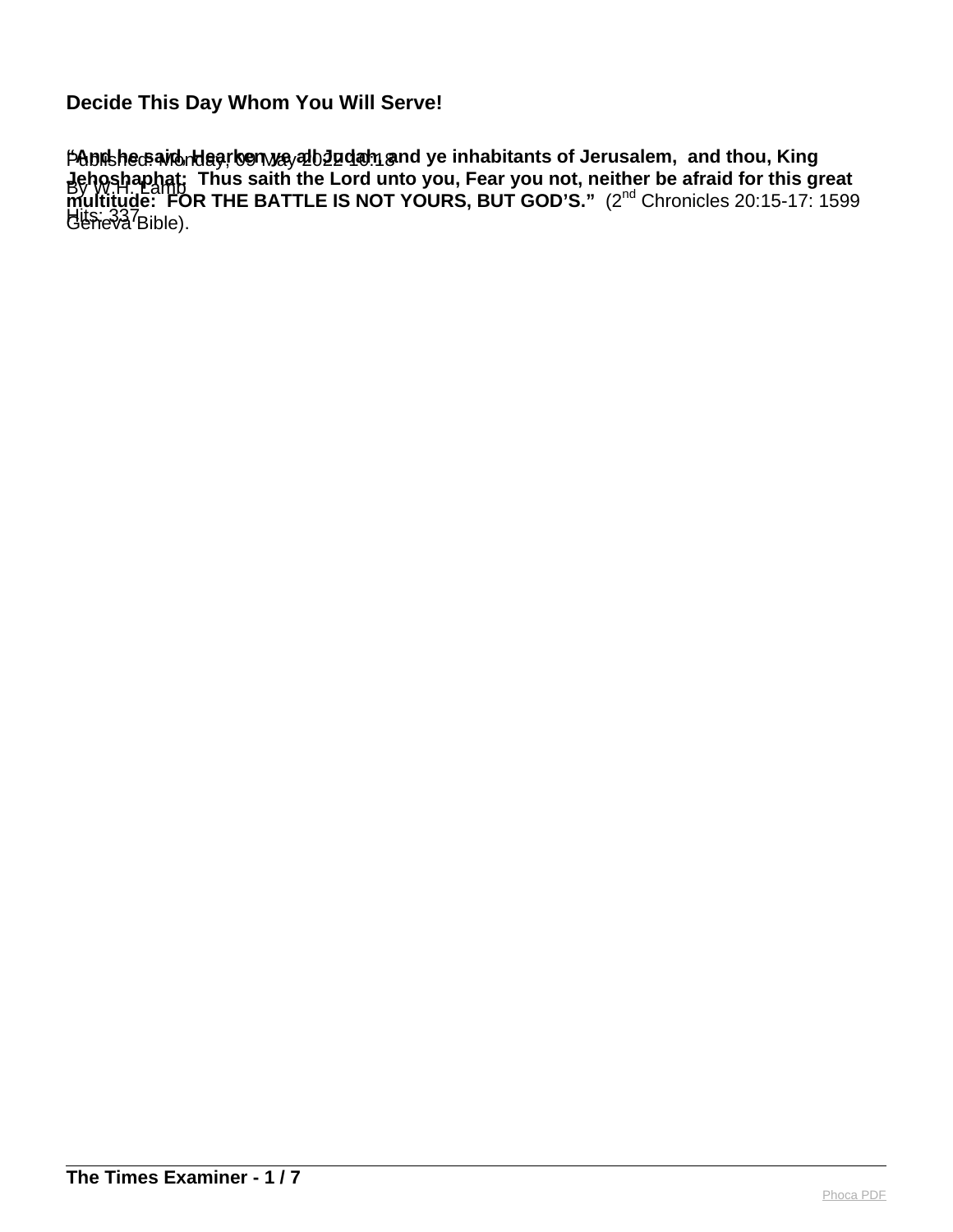**Published: Monday, 09 May 2022 10:18**  $\mathsf{\Psi}$  W.H. Lamb  $\|$ ts: 337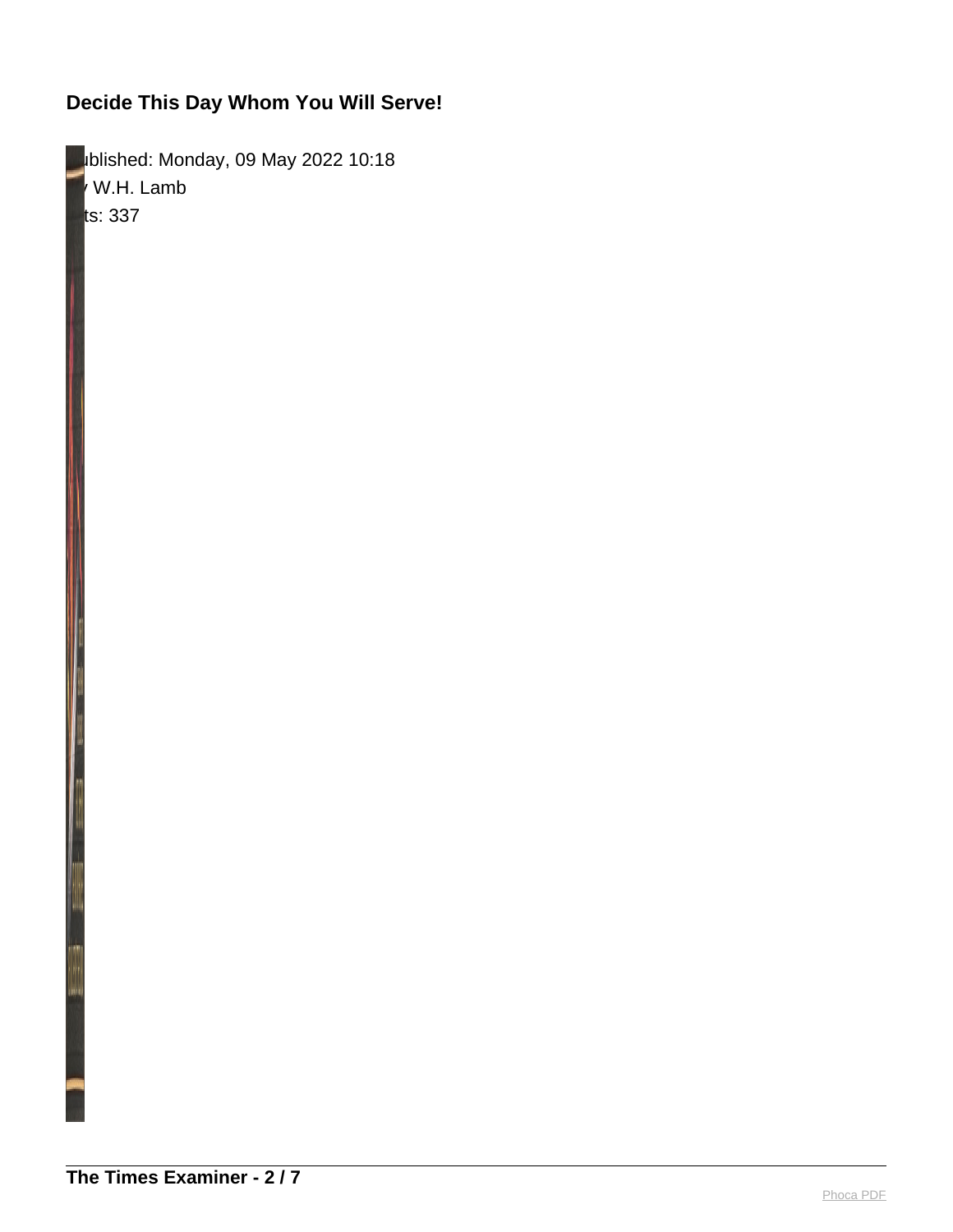#### PUBING MINGHO SOFWER May 2022 10:18

#### By W.H. Lamb

Hits: 337 Forefathers (they didn't like the KJV because they really didn't like King James, who had vowed **F**or those who are unaware, the 1599 Geneva Bible was the Bible used by our separatist Pilgrim to "harry them out of the land" of England because they would not conform to the teachings of the Church of England). Certainly it was read and preached from during the hazardous and tedious 66-day voyage from England to the New World during that increasingly stormy and harsh Fall on the Atlantic Ocean in 1620. Fierce storms and huge waves and wretched living conditions below decks would have turned most modern people back from whence they came. Not so for these 102 stalwart souls who had determined to separate from their old world and, trusting God for guidance and protection, build a new and religiously separate colony in the wilderness of North America.

We're a long way from celebrating Thanksgiving in this troubling year of 2022, and this article is not about that great holiday. But we Americans ARE struggling to survive as free people under a Constitution increasingly disrespected and ignored by those in our federal government who are supposed to be our "obedient servants", but who have assumed the role of "overbearing masters". We're cajoled and lied to by "our" own oligarchical government and virtually ALL of the institutions we once trusted. ALL OF THEM, particularly over these past two years of the "PLANDEMIC" attack by our enemies in the Chinese Communist Party, The Klan of New Bolsheviks (formerly the Democrat Party), the Centers For Disease Control, and that lying weasel, "Lord" Anthony Fauci! (You can add our no-longer-respected FBI and the Dept. of (In)Justice to that list).

However, not enough modern Americans know the real story of the great struggles for survival that these Pilgrim men and women endured over the next several years after 1620 in order to "obey God by resisting tyranny" (they had determined to resist the real tyranny of King James). They really did "put their money (and their lives) where their mouths were". In that they are fitting examples of citizens—be they Christians, patriots, unbelievers, conservatives or liberals—of people who became totally "fed up" with being dictated to—with being constantly MANDATED to obey some ecclesiastical group or the edicts of a sinful king—when those dictates and those mandates and those edicts were becoming antithetical to their Biblical understanding of what God expected of His followers.

These stalwart people, and many more of their brethren, had struggled for decades to reform, or purify, the existing Church of England, to which all of them were expected by English law to belong. Eventually, this band of a few hundred souls—basically **a single church congregation** located at that time in Leiden, Holland, where they had fled to escape King James' persecution—concluded that reforming the Church of England was impossible and, after a sojourn of 12 years among the more liberal Dutch people (to escape the persecution perpetrated upon them by King James and the Church of England), a portion of them volunteered to be the first of their congregation to venture to the New World and, in faith, begin a new colony that would be honoring to God's Word. And so they did! (Many non-believers—perhaps as many as one-third of these Mayflower adventurers-- also joined this "Plymouth Venture" for a "new start", or as paid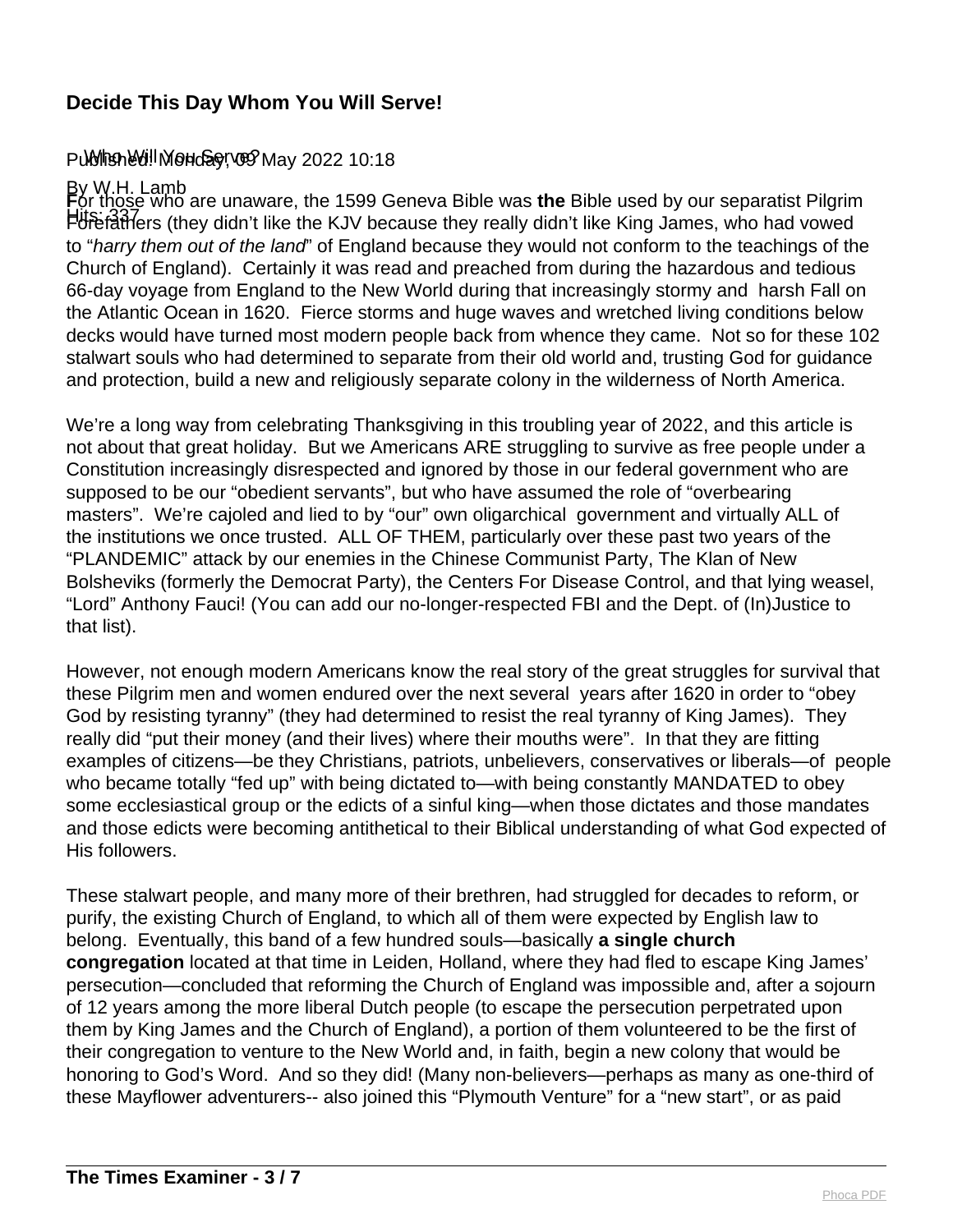Padesmen Monday, the pray 20th Christians in building the new colony's buildings and infrastructure, or to escape their own "problems".)

kliffic33402 years have passed since Plymouth Colony's difficult and painful beginning. The tiny village of "New Plimoth" (1620 spelling) has grown, along with historic Jamestown and St. Augustine (both of which preceded the "Plimoth Colony"), into a huge nation of 330 million. However, I fear that our Pilgrim Forefathers and Mothers would have great difficulty in recognizing among Americans today the basic principles that guided them. Those principles haven't been totally obliterated yet, but they surely seem to have become "blurred". So why, we might ask, did these Pilgrims—believers and non-believers alike—and not all English-born—do what they did, and why don't we place a higher value on their sacrifices for us? Why have so many American "moderns" abandoned the faith of our Forefathers—the faith of their own parents and their stalwart ancestors? Why are so many younger Americans so enthralled with the evil specter of "socialism" as the panacea for our national problems, when history tells us that it was "socialism"—or collectivism (same thing) that ALMOST DESTROYED THE FLEDGLING PLYMOUTH COLONY? Apparently the truths of history are not all that important to many of our "moderns" here in the U.S.A.

The devout Christians among them knew that they were "pilgrims" sojourning through this life, fighting the spiritual (and physical) battles with which they were confronted. Did they make these sacrifices for the purpose of self-gratification or vanity or trying to make themselves more holy than their countrymen? I don't think so. I'm convinced that these brave and committed Christians did what they did to honor their Savior, Jesus. Why did God call these people—**members of ONE church congregation pastored by Rev. John Robinson in Leiden, Holland**—to follow Him at such a great cost? As Paul reminds us in the Word, and as they assured the people of their day, they were not especially wise—they surely were not wealthy or influential in their world—and to those around them they were nothing but troublemakers, particularly to The Church of England's hierarchy and to the English King, both of whom despised them.

But as so often happened in history, where faithful men and women have chosen to battle on God's side, **their Heavenly Father chose the "foolish things**"—**the weak people of that age and time—to shame those who thought they were too "wise" to believe in Him with all their hearts, minds, and strengths**. **God chose both faithful and unregenerate people to serve His purpose and shame the strong and arrogant who had tyrannized these faithful ones for decades in their native land of England. God chose the lowly and despised people of their world to change that world**. Ultimately, these Pilgrims "saw the defeat of their adversaries, and their ears heard the rout of their wicked foes" (Psalm 92:11).

It's fashionable (and politically correct in some intellectually-challenged circles) in our "enlightened" world of today to ridicule and castigate the Plymouth Pilgrims (who were NOT the "Puritans" who came in 1630 and began the Massachusetts Bay Colony and founded Boston), who came to these shores in 1620 and helped to begin the foundations of the still partially free nation we enjoy today. We are constantly told, by historical illiterates and by those with big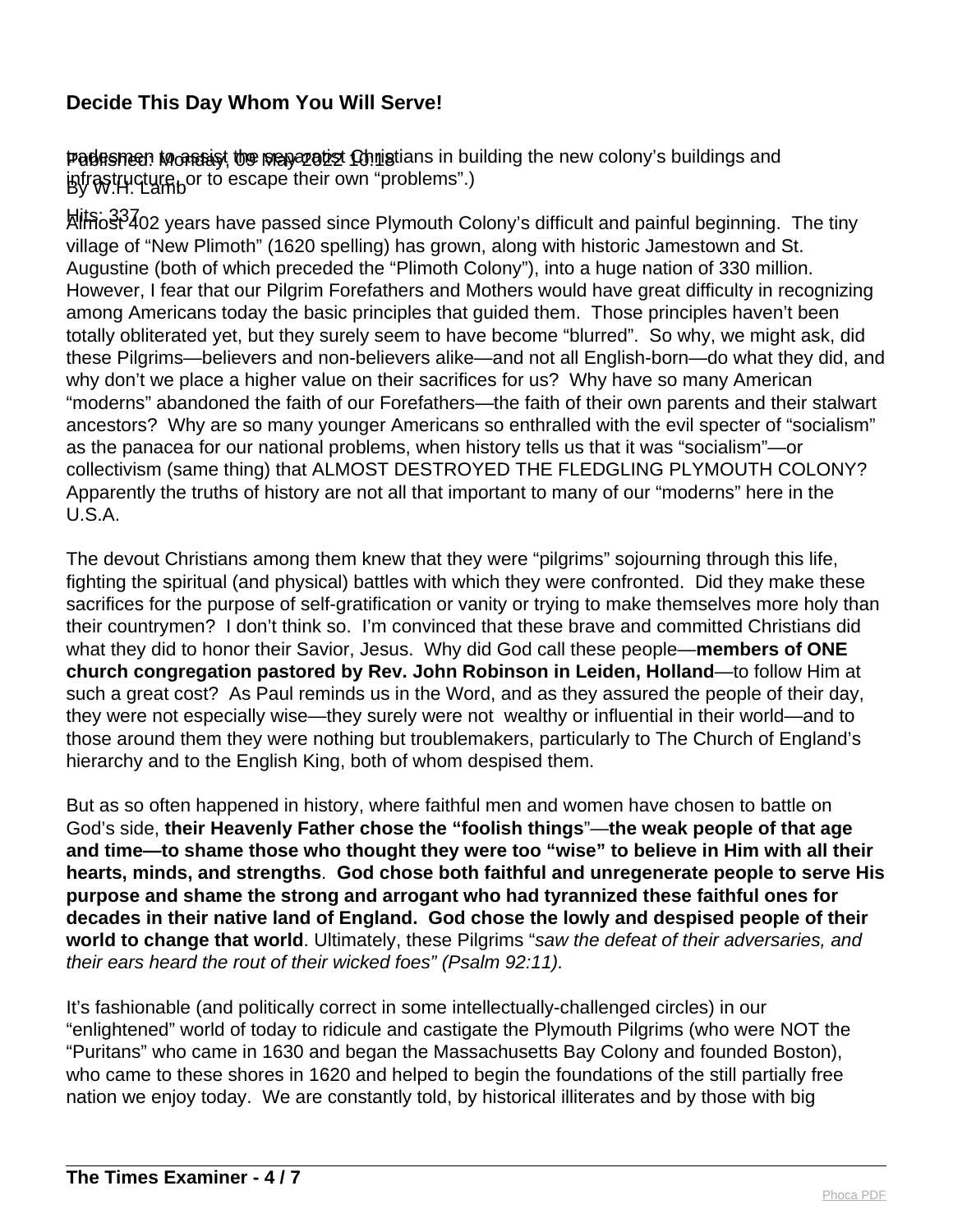Pwylishelimite hay kuy mahility on diateful agendas in their hearts, that these Pilgrims were By W.H. Lamb "hypocrites", and "persecutors of the Native People", that they "despoiled the pure and Hits: 337 are characterized their will general property and an accurace of mean can green and at harmonious existence" of those indigenous people, and all because of their own "greed" and a their "filthy gains" back to their English backers. All of which emanates from the crock of horse manure that is sent forth as "accurate history" by the brain damaged liberals of our day.

There are only a few "grains of truth" among the vast field of fairy tales (lies) regarding the interactions of these first Pilgrim colonists with the Native People. I'll leave those arguments for others to discuss and resolve truthfully, and they already have been so resolved, in my opinion. For those who have studied these events with open minds and a desire for truth, it is obvious that these imperfect people—these Pilgrims-- came to this New World for both religious and political freedom, concepts which were somewhat foreign to the majority of people of that day, a time when the evil and erroneous doctrine of the "Divine Right of Kings" was still in vogue throughout Europe.

Some in our time have questioned whether the price that they paid for this freedom was too high, considering that about half of them died that

first brutal winter—i.e. was the price they paid higher than the ultimate value that they, and eventually WE, received? Good question. Is the cost of freedom higher than the value received? Is the battle that we, as Christians (and as patriots), choose to fight on God's side too overwhelming for us in our time (sometimes it seems to be so), or are we to rely on God's Word that, "**if God be for us, who can be against us**"? What price can be placed on the freedom to worship God in our own way (or **not** to do so at all), without the threat of being destroyed by the State (**a threat that was faced by the Pilgrims for the ENTIRE time they lived in England**)? Of what value is our ability to speak our own minds to our neighbors and fellow citizens, face-to-face, in the press or electronic media, without serious threats of government agents of tyranny coming to our door to arrest us for disagreeing with any current politically correct despotism that they might try to force upon us? (Of course, today there ARE increasing threats against our free speech here in the U.S.—and there ARE government agents coming to the doors of activist and concerned patriots, who have been harassed and arrested and imprisoned by the increasingly tyrannous U.S. federal government and its corrupted F.B.I and its subversive D.O.J., and the Communist dominated Biden Administration IS setting up a "Ministry of Truth"--a "Bureau of Disinformation" to control speech on the social media, and elsewhere if they can get away with it).

So I ask you, my fellow countrymen, as I'm sure the Pilgrims asked themselves in times of stress and doubt—OF WHAT VALUE IS FREEDOM AT ALL? **Each one of us must now and forever decide that in our minds, for "freedom" is a concept that exists ONLY as we will it to exist. If we lose the will we most assuredly will lose the freedom**! **That choice is forever in our hands**. And to choose "freedom" has always been, is now, and forever will be, a conflict between the forces of free thought, speech, and worship, as exemplified by our Founders, and the forces of despotism and collectivism, to whom these liberties are a threat to their grand plans for a "**New World Order"**—for a **"Great Reset"** of all of mankind by the year 2030, according to their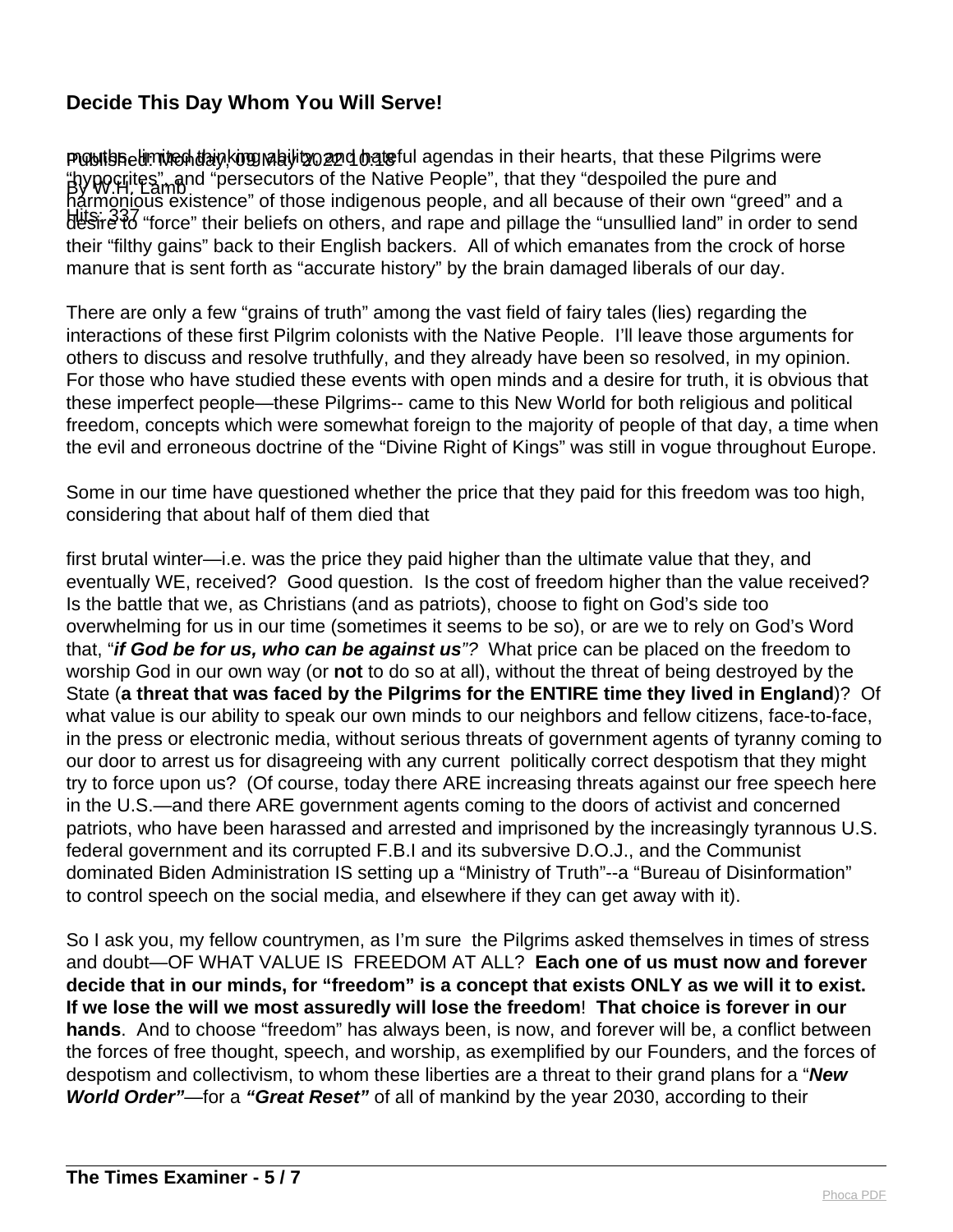Pullen in the interpretivity of the set of the parameter who are unaware, this battle to defend our freedom from the Commissars of Collectivism is being fought all around our troubled country this very day. To Hits: 337 especially now that the Klan of New Bolsheviks (formerly the Democrat Party) has dishonestly deny this fact is to be DELIBERATELY blind! If you are unaware that your freedom is at risk, assumed control of our entire bloated federal government, you are living in a deliberate "fairy tale", and you are likely to be gravely surprised when you discover the truth! (And I DO mean "gravely")!

We are currently about 1 1/2 years into the corrupt and incompetent and Marxist Biden Administration, and the level of dissatisfaction with the increasingly SENILE Comrade Biden and his band of crusading communists has risen to historic levels. Fortunately, the paid prostitutes of the main stream media, along with the disgusting leftwing progressive politicians of The Klan of New Bolsheviks (formerly the Democrat Party), the despicable RINOS and pathetic Never Trumpers who couldn't stomach "mean tweets" and less-than-perfect behavior from a President, the oligarchs of big business and big investment conglomerates—have been exposed as supporters of what patriots call "**The Deep State**" which, thanks to Donald Trump's victory in 2016 and his only partially successful fight against those enemies of liberty during his troubled administration (and thanks to the decades long fight to expose these globalist enemies by patriot organizations like the John Birch Society and many others), has been discovered to be lurking in our body politic, like a giant venomous spider threatening to devour our free enterprise economic system and convert it into its deceitful web of a Marxist/progressive/socialist "utopia", threats which have intensified since they were successful in forcing President Trump out of the White House in November of 2020 due to election fraud and cheating. (Be on guard against far more illegalities and fraud and cheating on the part of the communist Democrat Party, because with the projected major upset by the Republicans in the mid-terms this year, and by President Trump's assumed running for POTUS in 2024, don't be surprised if these enemies of our freedom come up with some new and even WORSE "plandemic" or some new WAR **to give them an excuse to cancel these elections).** 

I fear that these Democrat Bolsheviks will do all they can to speed up their deceitful and Marxist "Great Reset" of all of humanity, as they press ever more desperately to continue the process of "collectivizing" our nation that has been on-going for over a hundred years (a CONSPIRACY that was growing in our midst even while George Washington was our first POTUS). That conspiracy is pretty much out in the open now, and despite (or more likely because of) the seeming incompetence and ineptness of the Biden Administration and its senile leader, **the communization of our country is proceeding at full steam ahead, and will only be stopped if enough Americans band together and tell these enemies of God and country that "we're mad as blazes and we're not going to take it anymore".**

All of these serpents of sedition have become the servants of the "god" of this age, and have seemingly blinded the minds of half of our countrymen, to the extent that it appears they want to live in Marxist/socialist/tyrannical darkness, and **in their brainwashed confusion they are becoming an existential threat to those of us who value our right to continue to live as free**